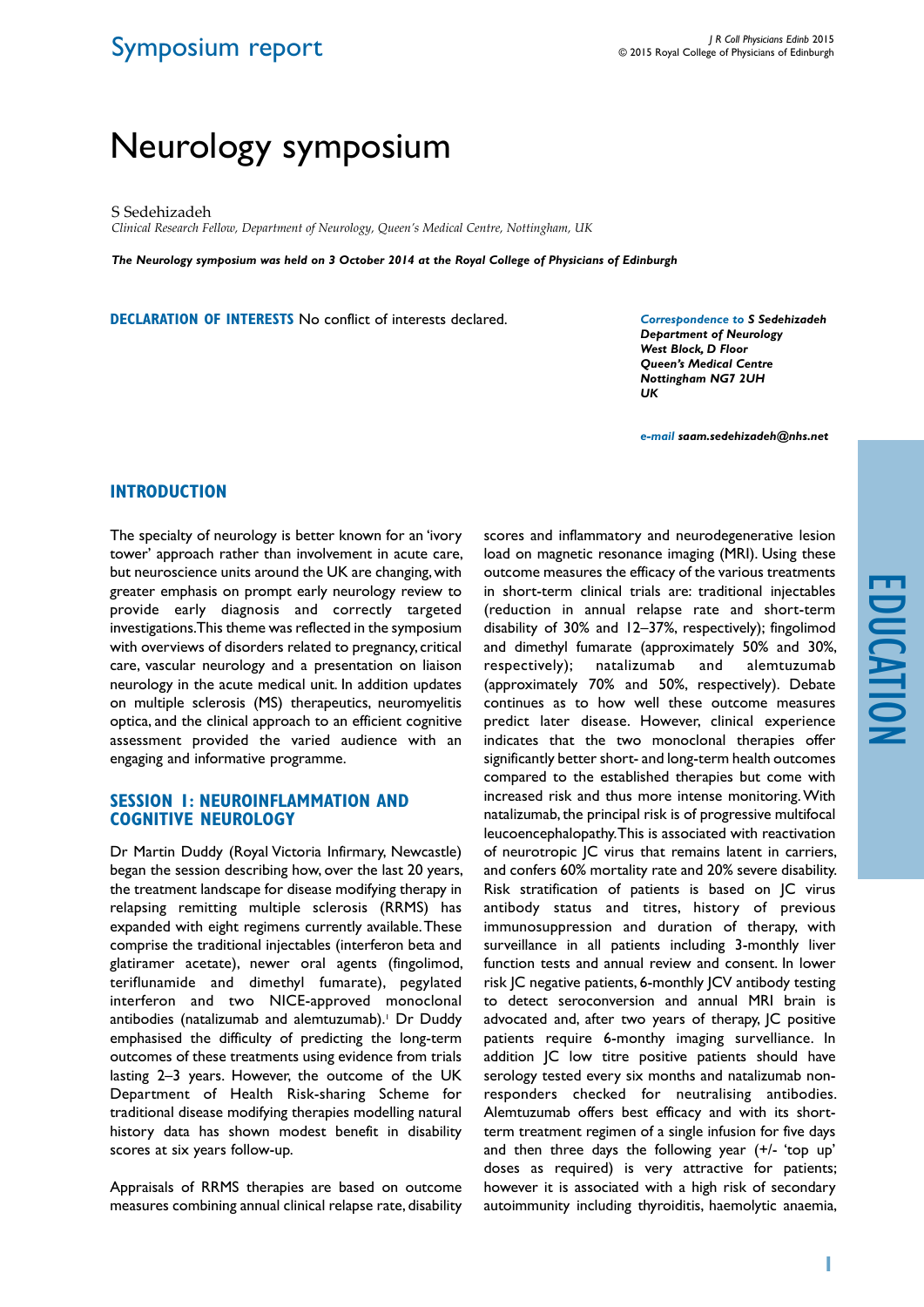idiopathic thrombocytopaenic purpura, and glomerulonephritis. These potential complications necessitate a risk management protocol including predose varicella zoster virus, HIV, hepatitis B and C, tuberculosis serology and cervical screening, oral aciclovir for the first month following therapy, monthly FBCs, U&Es and TFTs for five years and annual MRI brain scans to determine efficacy. In summary, first line therapy includes interferons or teriflunamide for active RRMS (two relapses in two years) and natalizumab for rapidly evolving MS (two relapses in one year and active MRI lesions). Alemtuzumab could be considered in rapidly evolving MS in JC positive patients or natalizumab failure (+/- neutralising antibodies).

Other monoclonal antibodies are on the horizon with daclizumab recently reporting a positive phase 3 trial, and the anti-CD20 agents' ocrelizumab and ofatumumab have ongoing studies. In addition, natalizumab has an ongoing phase 3 trial in secondary progressive MS. In conclusion, patient selection and provision of informed treatment options is a challenging area for the MS specialist.

Dr Anu Jacob (The Walton Centre, Liverpool) reviewed the immune-mediated CNS astrocytopathy neuromyeltis optica, mediated by the anti-aquaporin-4 antibody. However, 20% of NMO patient are seronegative. Aquaporin-4 is highly expressed in the spinal cord, optic nerve, brainstem, periventricular and fourth ventricular regions. The core clinical criteria for the condition include longitudinal extensive transverse myelitis, optic neuritis, area postrema syndrome (nausea, vomiting and intractable hiccoughs) and brainstem syndromes. Additional clinical features include endocrinopathy, dysautonomia and narcolepsy. It is seen more commonly in Asians, but is increasingly diagnosed in Caucasians. The severe nature of attacks with permanent disability occurring early on warrants early disease modifying treatment. Indeed, 50% of seropositive cases relapse within one year. Acute attacks are managed with high dose intravenous methylprednisolone followed by a slow oral taper of prednisolone over 3–6 months, with plasma exchange in steroid non-responders. Disease modifying therapy used in RRMS such as interferon beta, natalizumab and fingolimod appear to worsen neuromyeltis optica. Immunomodulatory treatment options include azathioprine and mycophenolate mofetil which reduce relapse rate to <0.5/year, with rituximab reserved for intractable cases.<sup>2</sup>

Dr Chris Butler (University of Oxford) outlined the cognitive domains that are assessed using the Addenbrooke's Cognitive Exam (ACE-III) and the various lobar dementia syndromes using illustrative video cases. The recall and recognition aspect of memory function in medial temporal lobe pathology are both impaired whereas in frontal pathology the latter is relatively

preserved which can help in the diagnosis of Alzheimer's disease. The 'head turning sign' is thought to be a sensitive sign for an organic brain disorder.

Fronto-temporal lobar degenerations are common in patients under 65 and the second most common dementia in this age group after Alzheimer's. Patients present with behavioural changes (e.g. inappropriate social interaction), dysexecutive syndrome (problems with motivation, planning and sequencing tasks) and language deficits. This categorises patients broadly into behavioural variant fronto-temporal dementia (with early self-neglect, loss of social awareness, obsessive traits, aggression and perseveration); sematic dementia (a fluent aphasia with loss of word meaning characterised by phonemic paraphrasia (substitution of a word with a nonword that preserves at least half of the segments and/or number of syllables of the intended word); sematic paraphrasia (the replacement of one word by another real word that is related to that of the intended word, e.g. brother for sister) that progresses to logorrhoea (abundant, unfocused speech); and progressive non-fluent aphasia with predominant anomic dysphasia localising pathology to the left inferior frontal lobe.

A case study of posterior cortical atrophy illustrated how this has an early predilection for the occipitalparietal dorsal stream visual pathways needed for visual perception and attention. The occipital-temporal ventral stream for visual identification is unaffected early in the course of this dementia. In summary, an efficient diagnostic appraisal of cognitive function includes a witness account, patient observation, and elucidation of the temporal evolution of cognitive domains affected in combination with the ACE-III profile.

#### **SESSION 2: Critical care and coma**

Dr Max Damian (Addenbrooke's Hospital, Cambridge) opened the second session with an overview of UK neurocritical care services. Two-thirds of patients on ICU with encephalopathy without focal signs have a metabolic disorder. He presented cases of hyperammonaemic encephalopathy (despite normal liver function tests), antifreeze poisioning (with raised anion gap acidosis) and reversible iatrogenic encephalopathies caused by cytotoxic or immune therapies. The management of non-convulsive status epilepticus was reviewed and in hyper-refractory (> 48hrs despite conventional treatment) cryptogenic cases plasma exchange should be considered to treat unknown autoimmune aetiologies. Serial examinations using The Four Score which also includes oculomotor assessment and respiratory pattern can be more informative than the Glasgow Coma Scale in monitoring patients on the ICU.3

education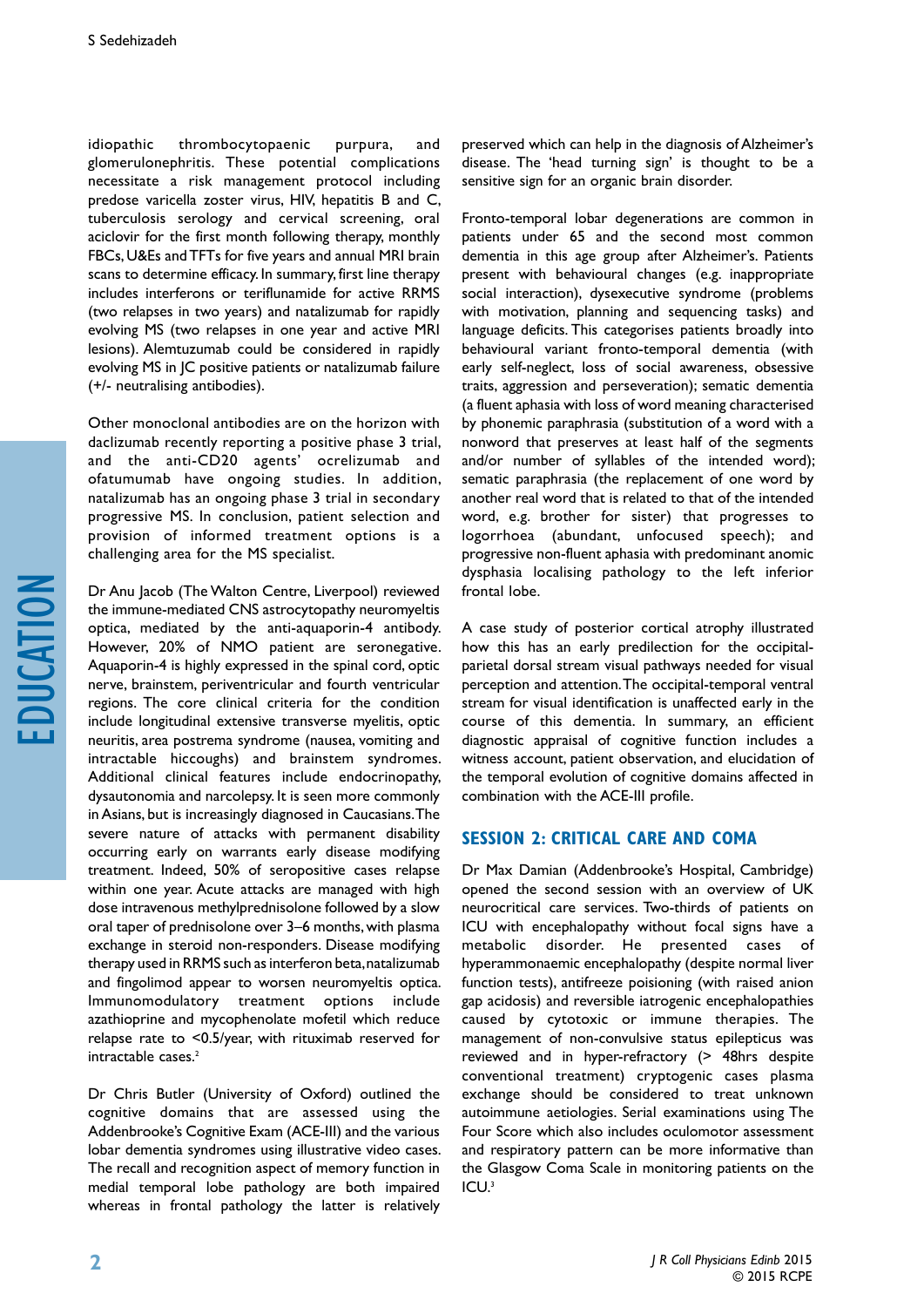Prognostication guidelines in coma post-cardiac arrest have changed since the use of therapeutic hypothermia and neurological assessment should be undertaken after three days of normothermia.<sup>4</sup> Clinical circumstances surrounding cardiac arrest such as time to return of spontaneous circulation have no prognostic use but absence of cortical evoked potentials can indicate poor outcome.

Dr Damian concluded that dedicated neurocritical care can improve mortality in neurosurgical patients and outlined a proposal of an interactive telemedicine link between district general hospitals and tertiary units to improve management of neurological patients on the ICU.

The Sydney Watson Smith Lecture was given by Professor Adrian Owen (Western University, Ontario, Canada) on using neuroimaging to detect conscious awareness in the vegetative state. His lecture demonstrated that using functional MRI (fMRI), a clear subset of patients in the vegetative state (VS) did not conform to the traditional definition of wakefulness without awareness. Using fMRI to detect the presence of neural activity in response to verbal commands such as 'imagine you're playing a game of tennis' or 'moving around the house' can reliably categorise patients into VS-responders and VS-nonresponders, and predict coma recovery up to six months post-brain injury. VS-responders may represent a subgroup of patients (1 in 5) who are in a minimally conscious state not detected by standard clinical assessment and who may have more favourable longer term outcomes. Proof of concept using language stimuli and fMRI as a method of communication in VS-responders was demonstrated with associations between imagery patterns and yes/no answers to simple questions. The cognitively demanding nature of the tennis/spatial imagery tasks prompted alternative methods using fMRI to detect residual consciousness including displaying simple movies to patients and analysing the fMRI signatures relating to plot interpretation, auditory and visual stimuli.

On a practical level, the use of EEG and brain-computer interface technology may be used in future to utilise these scientific advances in order to communicate with patients in various disorders of consciousness.

# **SESSION 3: Acute neurology**

Dr Edward Dunn (Leeds General Infirmary) outlined the implementation and impact of running an acute neurological liaison service resulting in reduced length of stay in hospital (median two days as compared with eight pre-implementation) and appropriate prompt investigation and treatment. The case mix presented highlighted some important points including having a working knowledge of clinical cord syndromes, not to easily dismiss first ever presentation of migraine with

The success of this service informed the joint Association of British Neurologists/Royal College of Physicians report on local adult neurology services for the next decade.<sup>5</sup>

Dr Marc Randall (Leeds Teaching Hospitals) addressed the importance of transient ischaemic attack (TIA) triage. The risk of stroke after TIA is 5% at seven days and 10–15% at 90 days.<sup>6</sup> Clinically based risk prediction models such as the six point Age, Blood pressure, clinical features, TIA duration and presence of diabetes score (ABCD2)<sup>7</sup> allow patients with recovered symptoms to be targeted for rapid clinic review based on their likely recurrence risk. However, the ABCD2 score was originally designed in secondary care for risk stratification. ; clinicians should be aware that it is not a diagnostic tool, as one-third of patients with a high score have TIA mimics and it does not take into account high risk crescendo TIAs. The take home message was that TIA remains a clinical diagnosis, and that MRI diffusion weighted imaging is negative in 50% of TIAs and should not be used to decide on appropriate secondary prevention such as antiplatelet drugs, blood pressure control and cholesterol lowering agents.

# **SESSION 4: Neurology and Pregnancy**

Dr Dougall McCorry (Queen Elizabeth Hospital, Birmingham) reviewed epilepsy management in pregnancy using case examples. Half of all pregnancies are unplanned which should influence prescribing decisions in woman of childbearing age. Pre-conceptual decision making includes both maternal risks (mortality, seizure control and impact on driving and employment) and neonatal teratogenic risks (major congenital malformations, minor congenital malformations and neurodevelopmental impact). Sodium valproate carries a dose-related 6.7–9% risk of major congenital malformation and a reduction in 7–10 IQ points, with a higher risk associated with doses > 1000mg/day compared with other monotherapy. In addition a higher risk of neurodevelopmental disorders, including autistic spectrum disorders, is attributed to sodium valproate therapy. Carbamazepine and lamotrigine monotherapy are associated with a 2.6–3% risk of major congenital malformations. Importantly, 5mg folic acid daily has a protective effect and should be advised during preconception counselling.

Epilepsy antenatal clinics also provide an opportunity for diagnostic re-appraisal, capture non-attenders and instigate appropriate post-delivery care plans and follow-